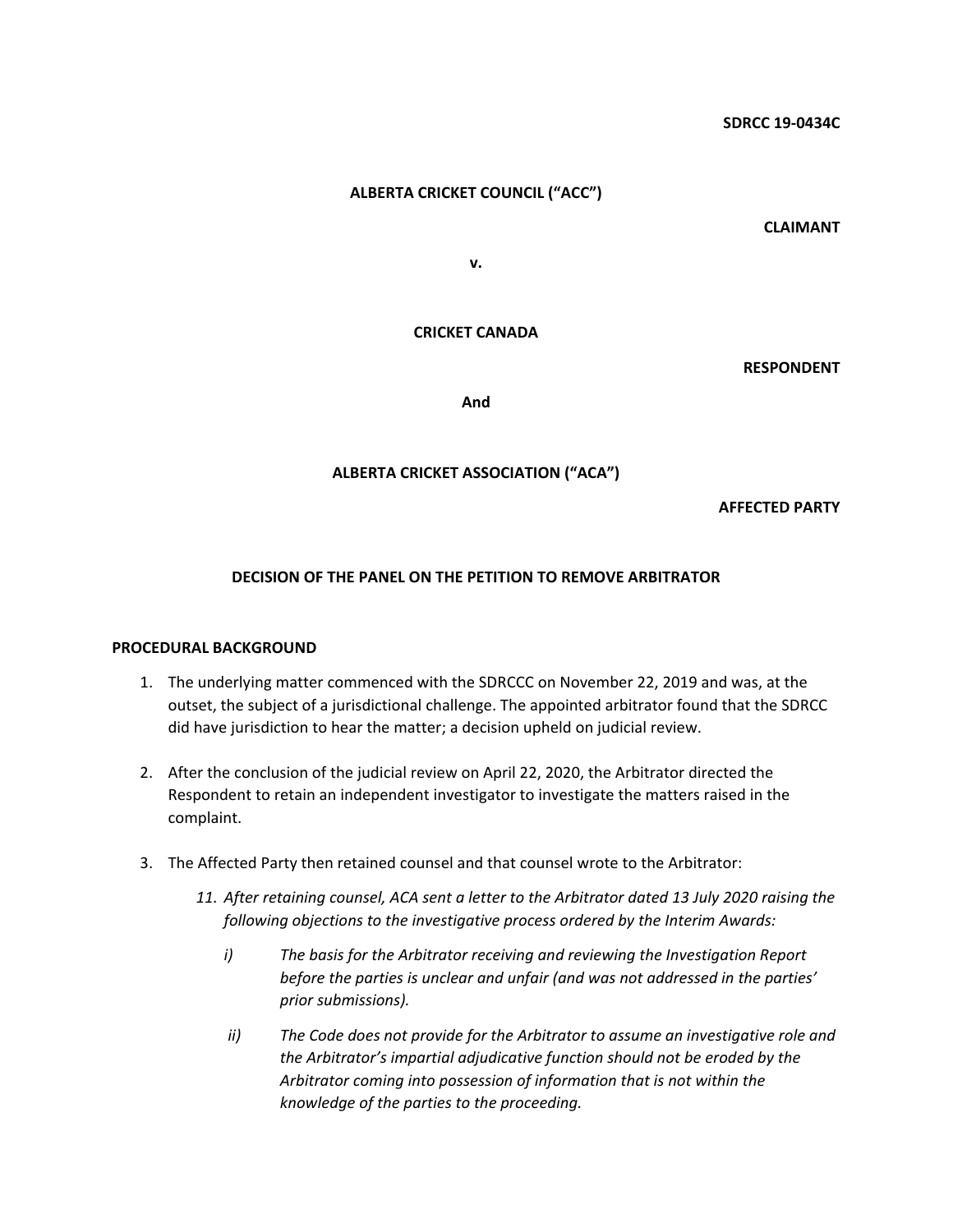- *iii) Not providing the parties with the final investigation report would be against the principles of natural justice.*
- 4. On June 23, 2020, the Arbitrator issued a decision clarifying the scope of that investigation noting, in part:

*Therefore, as I have indicated several times, I would like to have a neutral individual meet with the parties and try to discover what has and is happening with regard to organized cricket in Alberta. That is the reason why I determined in the first place that it was appropriate to appoint an Investigator rather than engage in what would have been a very lengthy arbitration process. All of the parties involved in this case will have an opportunity to meet with the Investigator and provide input. The appointment of the Investigator was delayed by the judicial review of my interim award. As my interim award was upheld, it is important that the Investigation commence immediately. Accordingly, the Respondent is directed to retain an independent Investigator and get the process started without further delay. The Investigator is to be provided with a copy of this decision and my earlier award as well...the Investigator shall prepare a report which will be provided to me. This report will not be provided to the parties until I have had an opportunity to review it. I will utilize the report to determine the next steps in this case. As I indicated previously I am not bound by the factual conclusions reached by the Investigator but may chose to ultimately rely on all or part of them.*

- 5. The investigation was conducted, and a report dated November 3, 2020, was submitted to the Arbitrator.
- 6. On November 9, 2020, the Arbitrator sent the following correspondence to the Parties:

*I have received and reviewed the report of the Investigator. In my opinion, the Investigator has conducted a thorough investigation and has written a thoughtful and articulate report.* 

*Based on this report, it is my sincere hope that the parties can come to some mutually agreeable resolution in this case. Should the parties chose [sic] to do so they may avail themselves of the services of Mr. Jon Fidler the Resolution Facilitator who initially worked with them. In the alternative, the parties can agree to appoint me as a Med/Arb Neutral, so I can conduct a mediation to avoid, if possible, the need for arbitration.* 

*In the final alternative, if the parties are unable to agree on either of the above noted options, any party may request my involvement as Arbitrator and make submissions as to:* 

- *1) the next steps to be taken in this matter; and*
- *2) the use of the report in any future proceedings.*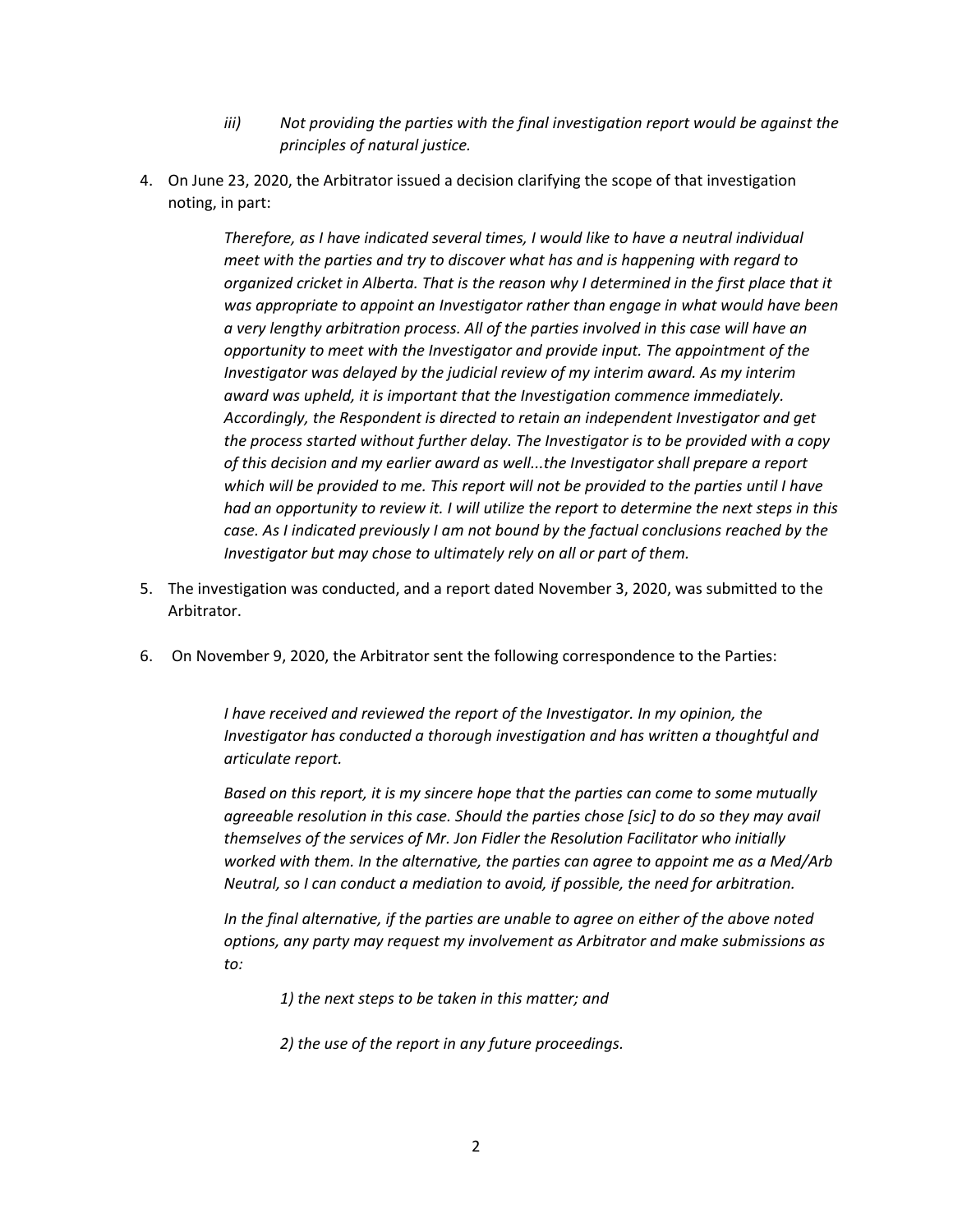7. On November 13, 2020, the Affected Party challenged the continued involvement of the Arbitrator in light of the November  $9<sup>th</sup>$  email, setting out (in part):

> *The Alberta Cricket Association ("ACA") hereby challenges the continued involvement of the Arbitrator in this matter pursuant to section 6.11 of the SDRCC Code. Regrettably, the Communication not only raises a reasonable apprehension of bias on the part of the Arbitrator, but actually establishes bias relating to the matters that are to be determined within this Arbitration.*

8. On December 28, 2020, the Arbitrator dismissed the challenge. The relevant portion of that decision is as follows.

> *On November 13, 2020 Mr. James Bunting, on behalf of the Intervener, wrote to the SDRCC challenging my continued involvement in this matter pursuant to Section 6.11 of the SDRCC Code. The letter states that my communication not only raises a reasonable apprehension of bias but establishes actual bias relating to the matters to be determined within the arbitration.*

> *With respect, I disagree. Numerous reasons are given for this assertion of bias, including the fact that I reviewed the report first before providing it to the parties. This is something I indicated I was going to do, (without objection at the time) last June before the Investigator was even appointed.*

> *The fact that I observed that, "In my opinion, the Investigator has conducted a thorough investigation and has written a thoughtful and articulate report" is also suggested to be indicative of bias. To be very clear, if it is not patently obvious already, I was hoping this comment might guide the parties towards settlement.*

> *In addition, many objections are raised with regard to the report itself. However, I have not at this point determined what, if any use, will be made of the report. In fact, I have invited the parties to make submissions on this very point. One option may be to simply put the report on a shelf and make no further use of it.*

*Accordingly, I am not prepared to step down as Arbitrator in this case.*

[the "December Bias Challenge Response"]

9. Despite the reasons provided by the Arbitrator, the Affected Party maintains its position that the Arbitrator has evidenced bias. Having been unsuccessful in its challenge, the Affected Party now applies to the SDRCC to have the Arbitrator removed.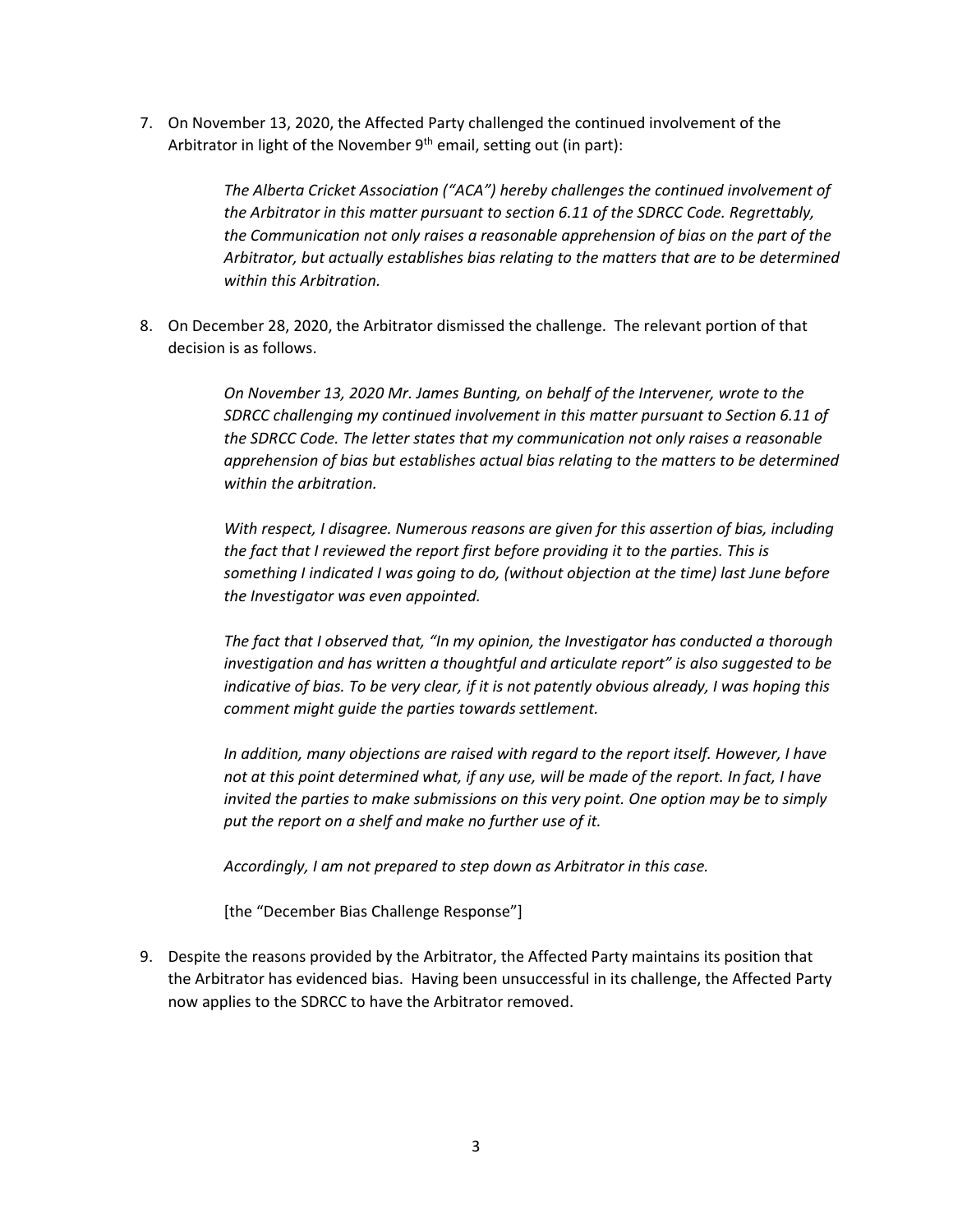# **APPOINTMENT OF THE PANEL**

- 10. The relevant provisions of the 2015 Canadian Sport Dispute Resolution Code ("SDRCC Code") are found in Article 6.11:
	- *6.11 Challenge, Removal and Replacement of an Arbitrator*
	- *(a) The appointment of an Arbitrator may be challenged if there is doubt regarding the Arbitrator's independence or a perception of conflict of interest. The challenge shall be brought immediately after the grounds for the challenge become known and in accordance with Subsection 6.11(c) hereof.*
	- *(b) Decisions with respect to challenges are in the exclusive domain of the SDRCC and shall be determined in accordance with this Code and applicable laws.*
	- *(c) A challenge shall be brought by a Party by way of a written petition to the SDRCC, which sets forth the facts giving rise to the challenge. The Arbitrator shall be informed of the challenge and given the opportunity to resign. If the Arbitrator chooses not to resign, the challenging Party may apply for three (3) other Arbitrators to be appointed by the SDRCC, on a rotational basis, to conduct a hearing and receive written submissions from all Persons with an interest in the proceedings who desire to make written submissions. This Panel shall rule on the challenge.*
	- *(d) The SDRCC may remove an Arbitrator if that Arbitrator refuses to, or is prevented from, carrying out its duties or if a decision to excuse the Arbitrator has been made pursuant to Subsection 6.11(c) hereof.*
- 11. Upon receipt of the Affected Party's application to remove the Arbitrator, the SDRCC appointed three arbitrators from its rotational list to conduct a hearing and make a determination on the challenge.
- 12. The Panel directed that the challenge be heard by way of documentary review and set out a calendar for submissions to be made by the Parties.
- 13. The Panel further directed that they would only review the challenge submitted by the Affected Party and the Arbitrator's response, rather than the entire case file.
- 14. The Panel subsequently received submissions from the Parties and carefully reviewed all submissions as well as both the initial challenge and the Arbitrator's response.
- 15. Having reviewed the facts and arguments carefully and having discussed the matter at length among themselves, this Panel dismisses the application to have the Arbitrator removed for the reasons that follow.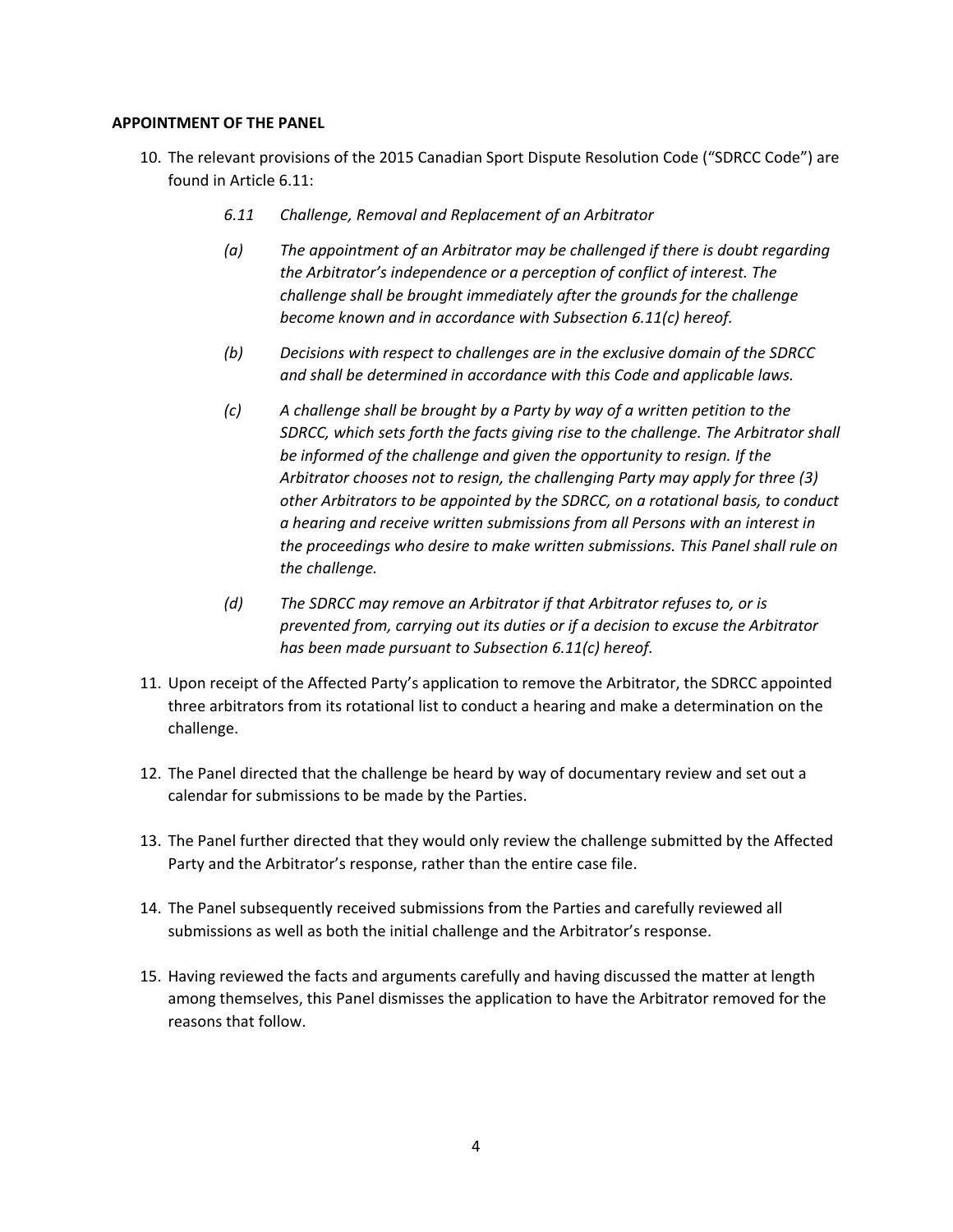## **DECISION**

16. In its written submissions to this Panel the Affected Party summarizes its challenge as follows:

*4. ACA respectfully submits that the Arbitrator's conduct demonstrates a reasonable apprehension of bias (if not actual bias) in both of the following ways. First, the Arbitrator has, by written comments to the parties, prejudged an issue in this Arbitration in a manner that favours the Claimant, Alberta Cricket Council ("ACC"), over ACA, before permitting the parties to make submissions on that issue.* 

*5. Second, in trying to justify the comments that give rise to the concern of bias, the Arbitrator has demonstrated that she either failed to understand or failed to adhere to her obligations as an impartial arbitrator. In particular, the Arbitrator has now suggested that her comments were not a form of prejudgment but instead were made to try to guide the parties toward settlement. The Arbitrator was not appointed as a Mediator, Resolution Facilitator, or even Med/Arb Neutral. The role of the Arbitrator is to fairly and impartially adjudicate the dispute before her. It is not to assert positions or make findings with a view to driving the parties to settle. The Arbitrator's comments demonstrate that she is more concerned with pushing the parties towards settlement than impartially adjudicating this dispute, which amounts to a breach of section 35 of Ontario's Arbitration Act, 1991.* 

- 17. The Affected Party further specifies its position in paragraphs 23 and 24 of its written submissions as follows:
	- *23. For the reasons set out below, ACA respectfully submits that there are two bases upon which the Arbitrator has demonstrated a reasonable apprehension of bias:* 
		- *i) The Arbitrator prejudged the adequacy and propriety of the Investigative Report in a manner favouring ACC over ACA, without hearing from the parties; and*
		- *ii) The Arbitrator has through her own words acknowledged that she is acting outside of her role as an impartial arbitrator tasked with deciding fairly the dispute before her. Indeed, the Arbitrator appears to have improperly transformed this Arbitration into a conciliation process without ACA's consent, in violation of section 35 of the Arbitration Act, 1991 (the "Act")*
	- *24. Either one of these two bases, considered independently, demonstrates a reasonable apprehension of bias sufficient to justify the removal of the Arbitrator. Their cumulative effect erodes entirely any reasonable perception that the Arbitrator is able to maintain an impartial adjudicative role in this proceeding.*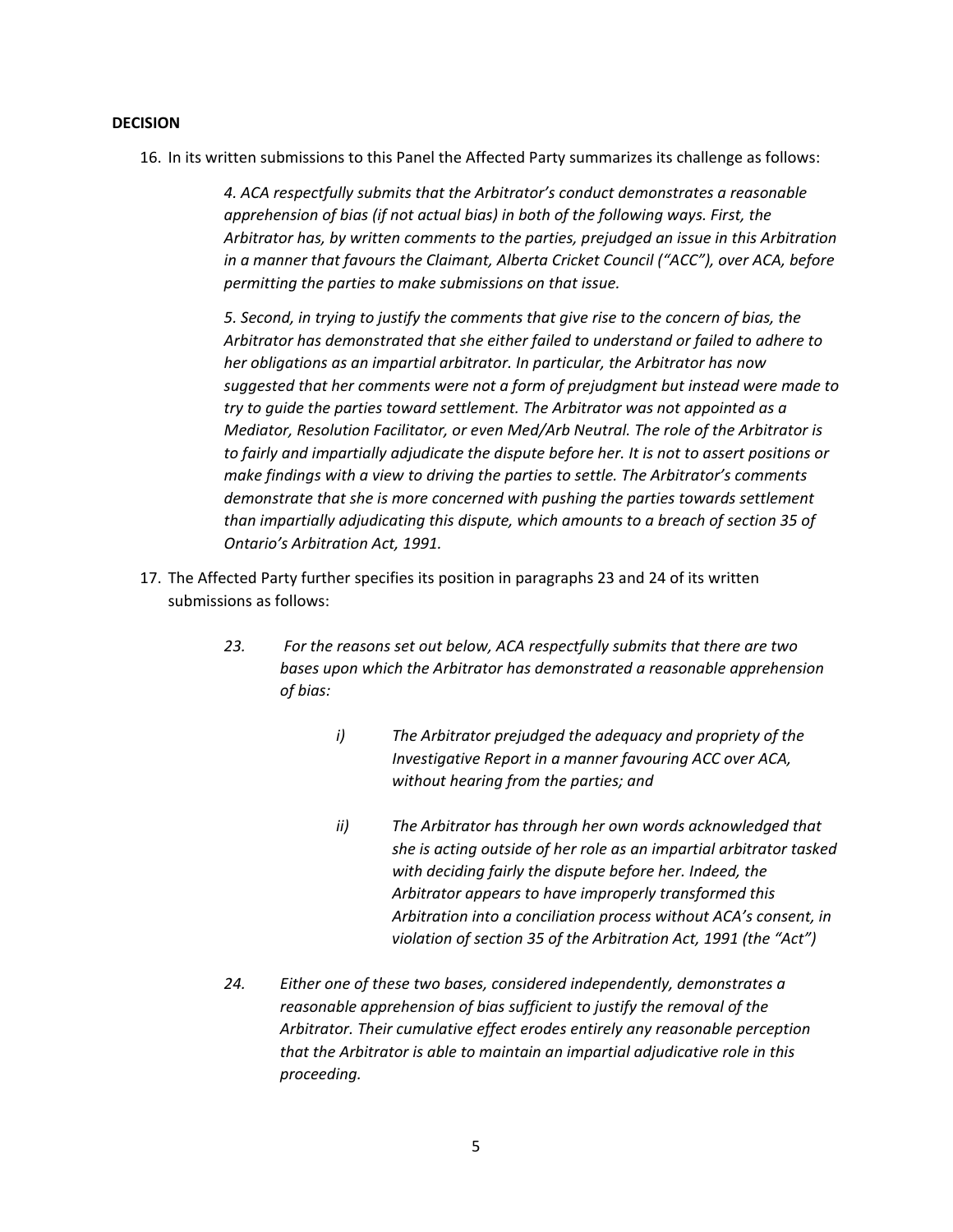- 18. The Panel agrees with the Affected Party that the test for determining a reasonable apprehension of bias is the two‐pronged test articulated by the Supreme Court of Canada in *Wewaykum Indian Band v. Canada*, 2002 SCC 79:
	- i) The perspective of a reasonable person, unrelated to the case at hand, and
	- ii) The apprehension of bias must be reasonable, given the circumstances of the conduct of the judge.
- 19. The Affected Party also provides the following excerpt from *Wewaykum*:

*[…] The essence of impartiality lies in the requirement of the judge to approach the case to be adjudicated with an open mind. Conversely, bias or prejudice has been defined as a leaning, inclination, bent or predisposition towards one side or another or a particular result. In its application to legal proceedings, it represents a predisposition to decide an issue or cause in a certain way which does not leave the judicial mind perfectly open to conviction. Bias is a condition or state of mind which sways judgment and renders a judicial officer unable to exercise his or her functions impartially in a particular case.*

- 20. The Affected Party's view of the November  $9<sup>th</sup>$  email from the Arbitrator is that the Arbitrator demonstrated her bias in three ways:
	- a. First the email "[…] prejudges the adequacy and propriety of the Investigation Report in a manner that favours the position of ACC" [emphasis added].
	- b. Second, they suggest that email from the Arbitrator "improperly affirm[s] the Investigative Report" (as it was sent prior to the parties having an opportunity to make submissions).
	- c. Lastly they submit that the November  $9<sup>th</sup>$  email was a "... a unilateral pronouncement on the investigation as "thorough" and the report as "thoughtful and articulate" and that by writing that email "[…] the Arbitrator has improperly prejudged and validated the report, including its many 'findings' in favour of ACC."
- 21. It is this Panel's finding that no reasonable person reviewing the November  $9<sup>th</sup>$  email would feel that the Arbitrator was favouring any party's position. All parties were treated equally. The Parties received the report at the same time, and all were provided the identical November 9<sup>th</sup> email.
- 22. The Arbitrator informed the Parties that she would review the report before providing it to the Parties and no objection was raised at that time. The Arbitrator did not make any form of ruling or decision absent the Parties' submissions.Further, the Arbitrator made no determination as to the use of the report in the arbitration. In this matter, the Arbitrator received the report and reviewed it and passed it along and no reasonable person would view that as favoring one party or position over another.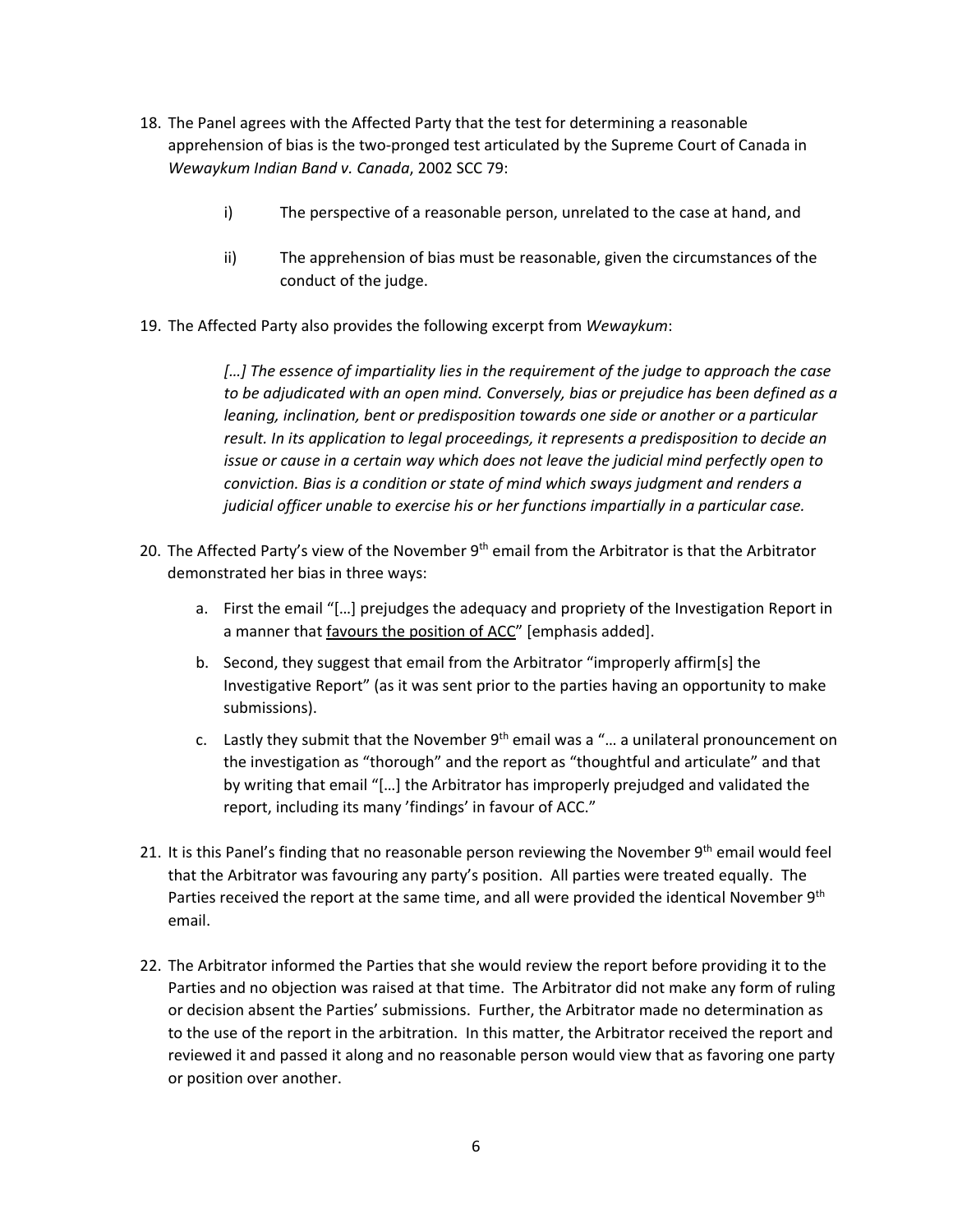- 23. Similarly, the fact that the Arbitrator described the report as being 'thorough', 'thoughtful', and 'articulate' does not raise a reasonable apprehension of bias. In fact, there is no evidence that the Arbitrator will rely in full or in part on the report when making her decision. Further, the Arbitrator provided her description of the report in the context merely to remind the Parties that they could resolve the matter themselves.
- 24. The Arbitrator invited the Parties, in the event, they could not resolve the matter between themselves in light of the report to:

*"[…] make submissions as to:* 

*1) the next steps to be taken in this matter; and* 

*2) the use of the report in any future proceedings."*

25. It is this Panel's view that the Arbitrator, like many decision makers in our legal system, informed the Parties that they could resolve the matter themselves. The Arbitrator wrote:

> *Based on this report, it is my sincere hope that the parties can come to some mutually agreeable resolution in this case. Should the parties chose [sic] to do so they may avail themselves of the services of Mr. Jon Fidler the Resolution Facilitator who initially worked with them. In the alternative, the parties can agree to appoint me as a Med/Arb Neutral, so I can conduct a mediation to avoid, if possible, the need for arbitration.*

- 26. The Arbitrator made no direction as to the way the Parties should conduct themselves and clearly did not favour any position over another. At most the Arbitrator could be said to have encouraged the Parties to resolve the matter themselves – an outcome entirely consistent with the SDRCC's purpose of resolving a sports dispute in a just, speedy, and cost-effective manner. This is not something that a reasonable person would consider as demonstrating bias against or in favor of a Party or outcome.
- 27. This Panel finds that the Arbitrator did not at any time, either in the November  $9<sup>th</sup>$  email or in the December Bias Challenge Response, compromise or appear to compromise the Tribunal's ability to decide this dispute impartially. This Panel finds that the Arbitrator's conduct does not run afoul of s. 35 of the Arbitration Act, 1991, S.O. 1991, c. 17 as alleged by the Affected party.
- 28. The Arbitrator clearly did not conduct any part of the arbitration as a mediation or conciliation process. The Arbitrator offered the parties the opportunity to engage in their own mediation, but did not convert the arbitration into either a mediation or conciliation process.
- 29. The Affected Party also asserts that the Arbitrator's written ruling on refusing to withdraw from this matter is itself evidence of bias. This Panel strongly disagrees.